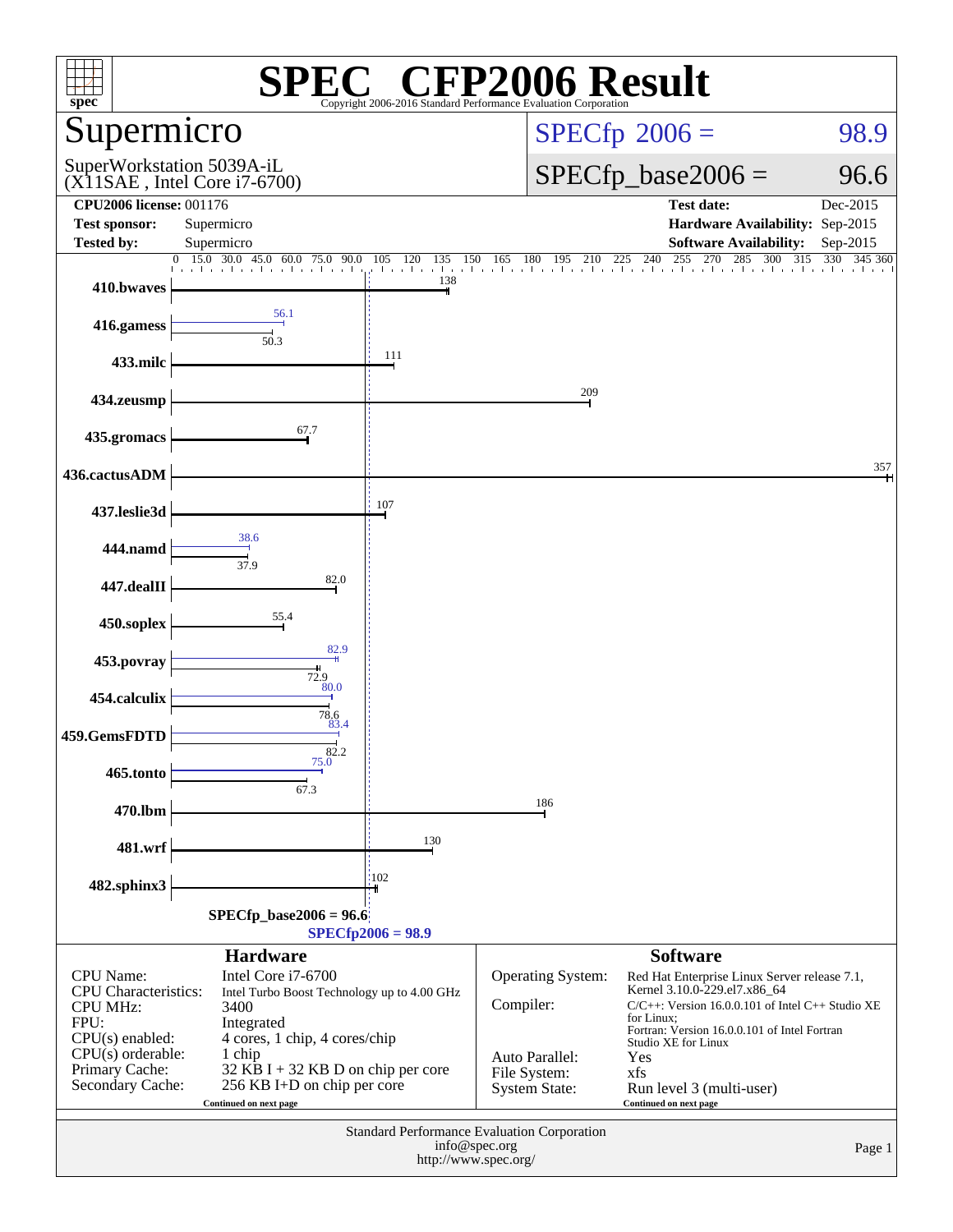

## Supermicro

### $SPECTp2006 = 98.9$

#### (X11SAE , Intel Core i7-6700) SuperWorkstation 5039A-iL

 $SPECfp\_base2006 = 96.6$ 

| <b>CPU2006 license: 001176</b> |                                    |                       | <b>Test date:</b><br>Dec-2015               |
|--------------------------------|------------------------------------|-----------------------|---------------------------------------------|
| <b>Test sponsor:</b>           | Supermicro                         |                       | <b>Hardware Availability: Sep-2015</b>      |
| <b>Tested by:</b>              | Supermicro                         |                       | <b>Software Availability:</b><br>$Sep-2015$ |
| L3 Cache:                      | 8 MB I+D on chip per chip          | <b>Base Pointers:</b> | $64$ -bit                                   |
| Other Cache:                   | None                               | Peak Pointers:        | $32/64$ -bit                                |
| Memory:                        | 64 GB (4 x 16 GB 2Rx8 PC4-2133P-E) | Other Software:       | None                                        |
| Disk Subsystem:                | 1 x 1000 GB SATA III, 7200 RPM     |                       |                                             |
| Other Hardware:                | None                               |                       |                                             |

**[Results Table](http://www.spec.org/auto/cpu2006/Docs/result-fields.html#ResultsTable)**

| Results Table                                                                                            |                |       |                |       |                |       |                |              |                |              |                |              |
|----------------------------------------------------------------------------------------------------------|----------------|-------|----------------|-------|----------------|-------|----------------|--------------|----------------|--------------|----------------|--------------|
|                                                                                                          |                |       | <b>Base</b>    |       |                |       | <b>Peak</b>    |              |                |              |                |              |
| <b>Benchmark</b>                                                                                         | <b>Seconds</b> | Ratio | <b>Seconds</b> | Ratio | <b>Seconds</b> | Ratio | <b>Seconds</b> | <b>Ratio</b> | <b>Seconds</b> | <b>Ratio</b> | <b>Seconds</b> | <b>Ratio</b> |
| 410.bwaves                                                                                               | 99.0           | 137   | 98.3           | 138   | 98.6           | 138   | 99.0           | 137          | 98.3           | 138          | 98.6           | <u>138</u>   |
| 416.gamess                                                                                               | 389            | 50.3  | 389            | 50.3  | 389            | 50.4  | 349            | 56.1         | 349            | 56.0         | 349            | 56.1         |
| 433.milc                                                                                                 | 82.9           | 111   | 82.8           | 111   | 82.9           | 111   | 82.9           | 111          | 82.8           | 111          | 82.9           | 111          |
| 434.zeusmp                                                                                               | 43.6           | 209   | 43.6           | 209   | 43.6           | 209   | 43.6           | 209          | 43.6           | 209          | 43.6           | 209          |
| 435.gromacs                                                                                              | 105            | 68.1  | 105            | 67.7  | 106            | 67.6  | 105            | 68.1         | 105            | 67.7         | 106            | 67.6         |
| 436.cactusADM                                                                                            | 33.4           | 357   | 33.2           | 360   | 33.5           | 357   | 33.4           | 357          | 33.2           | 360          | 33.5           | 357          |
| 437.leslie3d                                                                                             | 88.0           | 107   | 88.4           | 106   | 88.1           | 107   | 88.0           | 107          | 88.4           | 106          | 88.1           | <b>107</b>   |
| 444.namd                                                                                                 | 212            | 37.9  | 212            | 37.9  | 212            | 37.9  | 208            | 38.6         | 208            | 38.6         | 208            | 38.6         |
| 447.dealII                                                                                               | 139            | 82.0  | 140            | 81.7  | <b>140</b>     | 82.0  | 139            | 82.0         | 140            | 81.7         | <b>140</b>     | 82.0         |
| 450.soplex                                                                                               | 149            | 56.0  | 150            | 55.4  | 151            | 55.4  | 149            | 56.0         | <b>150</b>     | 55.4         | 151            | 55.4         |
| 453.povray                                                                                               | 72.1           | 73.8  | 72.9           | 72.9  | 73.4           | 72.5  | 65.2           | 81.6         | 64.0           | 83.2         | 64.2           | 82.9         |
| 454.calculix                                                                                             | 105            | 78.6  | 105            | 78.6  | 105            | 78.5  | 103            | 79.7         | 103            | 80.0         | 103            | 80.1         |
| 459.GemsFDTD                                                                                             | 129            | 82.1  | 129            | 82.2  | 129            | 82.2  | 127            | 83.5         | 127            | 83.4         | 127            | 83.4         |
| 465.tonto                                                                                                | 146            | 67.3  | 146            | 67.3  | 146            | 67.5  | 131            | 74.9         | 131            | 75.0         | 131            | 75.1         |
| 470.1bm                                                                                                  | 73.9           | 186   | 73.8           | 186   | 73.7           | 186   | 73.9           | 186          | 73.8           | 186          | 73.7           | 186          |
| 481.wrf                                                                                                  | 85.9           | 130   | 85.9           | 130   | 85.7           | 130   | 85.9           | 130          | 85.9           | <b>130</b>   | 85.7           | 130          |
| 482.sphinx3                                                                                              | 191            | 102   | 190            | 103   | 192            | 101   | 191            | 102          | 190            | 103          | 192            | 101          |
| Results appear in the order in which they were run. Bold underlined text indicates a median measurement. |                |       |                |       |                |       |                |              |                |              |                |              |

#### **[Operating System Notes](http://www.spec.org/auto/cpu2006/Docs/result-fields.html#OperatingSystemNotes)**

Stack size set to unlimited using "ulimit -s unlimited"

#### **[Platform Notes](http://www.spec.org/auto/cpu2006/Docs/result-fields.html#PlatformNotes)**

 BIOS Settings: Hyper-threading = Disabled Sysinfo program /home/cpu2006/config/sysinfo.rev6914 \$Rev: 6914 \$ \$Date:: 2014-06-25 #\$ e3fbb8667b5a285932ceab81e28219e1 running on localhost.localdomain Tue Dec 22 08:44:01 2015

 This section contains SUT (System Under Test) info as seen by some common utilities. To remove or add to this section, see: <http://www.spec.org/cpu2006/Docs/config.html#sysinfo>

Continued on next page

Standard Performance Evaluation Corporation [info@spec.org](mailto:info@spec.org) <http://www.spec.org/>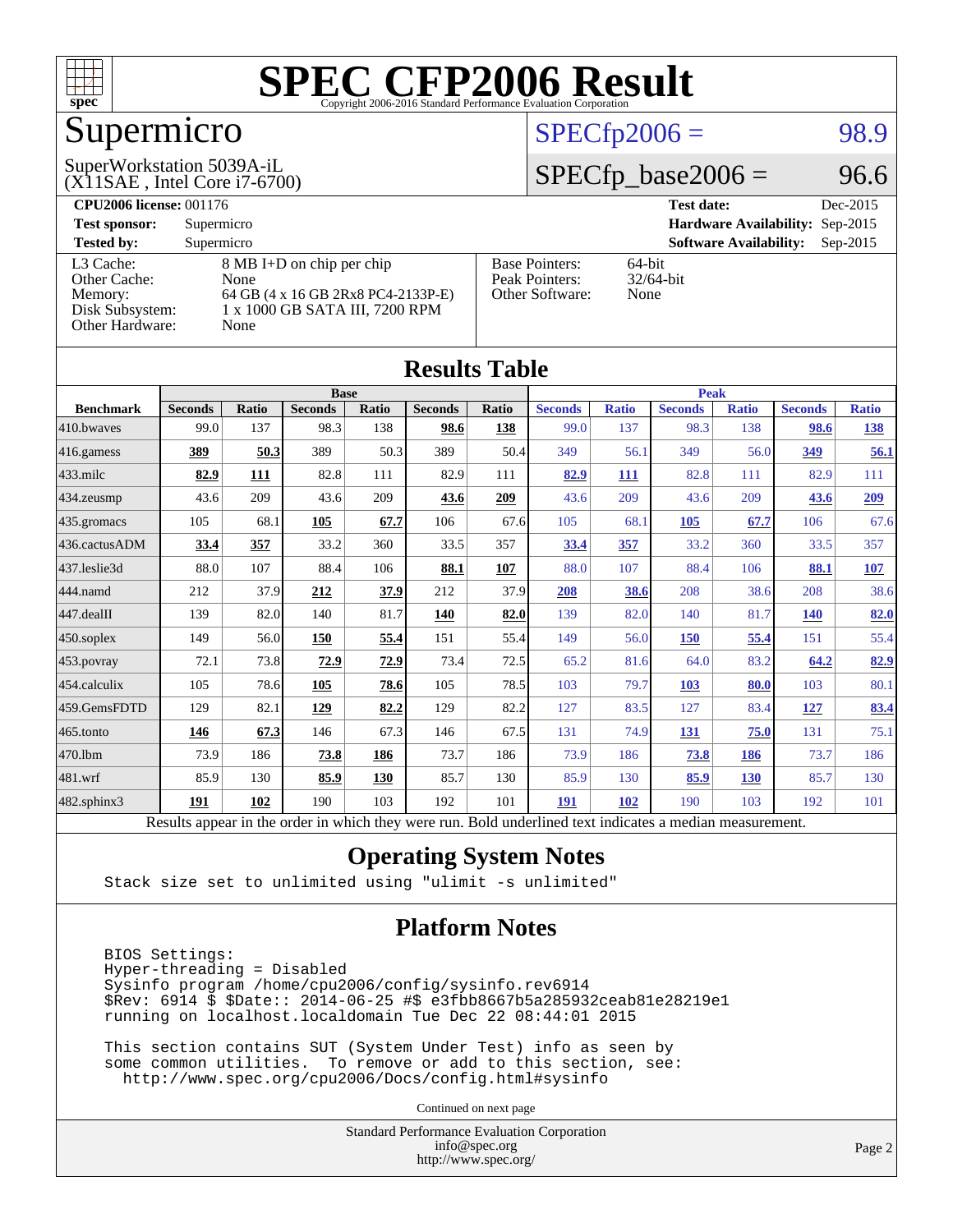

#### Supermicro

 $SPECTp2006 = 98.9$ 

(X11SAE , Intel Core i7-6700) SuperWorkstation 5039A-iL

 $SPECTp\_base2006 = 96.6$ 

Page 3

**[Tested by:](http://www.spec.org/auto/cpu2006/Docs/result-fields.html#Testedby)** Supermicro **Supermicro [Software Availability:](http://www.spec.org/auto/cpu2006/Docs/result-fields.html#SoftwareAvailability)** Sep-2015

**[CPU2006 license:](http://www.spec.org/auto/cpu2006/Docs/result-fields.html#CPU2006license)** 001176 **[Test date:](http://www.spec.org/auto/cpu2006/Docs/result-fields.html#Testdate)** Dec-2015 **[Test sponsor:](http://www.spec.org/auto/cpu2006/Docs/result-fields.html#Testsponsor)** Supermicro **[Hardware Availability:](http://www.spec.org/auto/cpu2006/Docs/result-fields.html#HardwareAvailability)** Sep-2015

#### **[Platform Notes \(Continued\)](http://www.spec.org/auto/cpu2006/Docs/result-fields.html#PlatformNotes)**

Standard Performance Evaluation Corporation From /proc/cpuinfo model name : Intel(R) Core(TM) i7-6700 CPU @ 3.40GHz 1 "physical id"s (chips) 4 "processors" cores, siblings (Caution: counting these is hw and system dependent. The following excerpts from /proc/cpuinfo might not be reliable. Use with caution.) cpu cores : 4 siblings : 4 physical 0: cores 0 1 2 3 cache size : 8192 KB From /proc/meminfo<br>MemTotal: 65581696 kB HugePages\_Total: 0<br>Hugepagesize: 2048 kB Hugepagesize: From /etc/\*release\* /etc/\*version\* os-release: NAME="Red Hat Enterprise Linux Server" VERSION="7.1 (Maipo)" ID="rhel" ID\_LIKE="fedora" VERSION\_ID="7.1" PRETTY NAME="Red Hat Enterprise Linux Server 7.1 (Maipo)" ANSI\_COLOR="0;31" CPE\_NAME="cpe:/o:redhat:enterprise\_linux:7.1:GA:server" redhat-release: Red Hat Enterprise Linux Server release 7.1 (Maipo) system-release: Red Hat Enterprise Linux Server release 7.1 (Maipo) system-release-cpe: cpe:/o:redhat:enterprise\_linux:7.1:ga:server uname -a: Linux localhost.localdomain 3.10.0-229.el7.x86\_64 #1 SMP Thu Jan 29 18:37:38 EST 2015 x86\_64 x86\_64 x86\_64 GNU/Linux run-level 3 Dec 22 04:34 SPEC is set to: /home/cpu2006<br>Filesystem Type Filesystem Type Size Used Avail Use% Mounted on /dev/mapper/rhel-home xfs 850G 5.1G 845G 1% /home Additional information from dmidecode: Warning: Use caution when you interpret this section. The 'dmidecode' program reads system data which is "intended to allow hardware to be accurately determined", but the intent may not be met, as there are frequent changes to hardware, firmware, and the "DMTF SMBIOS" standard. BIOS American Megatrends Inc. 1.0a 12/01/2015 Memory: 4x Samsung M391A2K43BB1-CPB 16 GB 2 rank 2133 MHz (End of data from sysinfo program)

> [info@spec.org](mailto:info@spec.org) <http://www.spec.org/>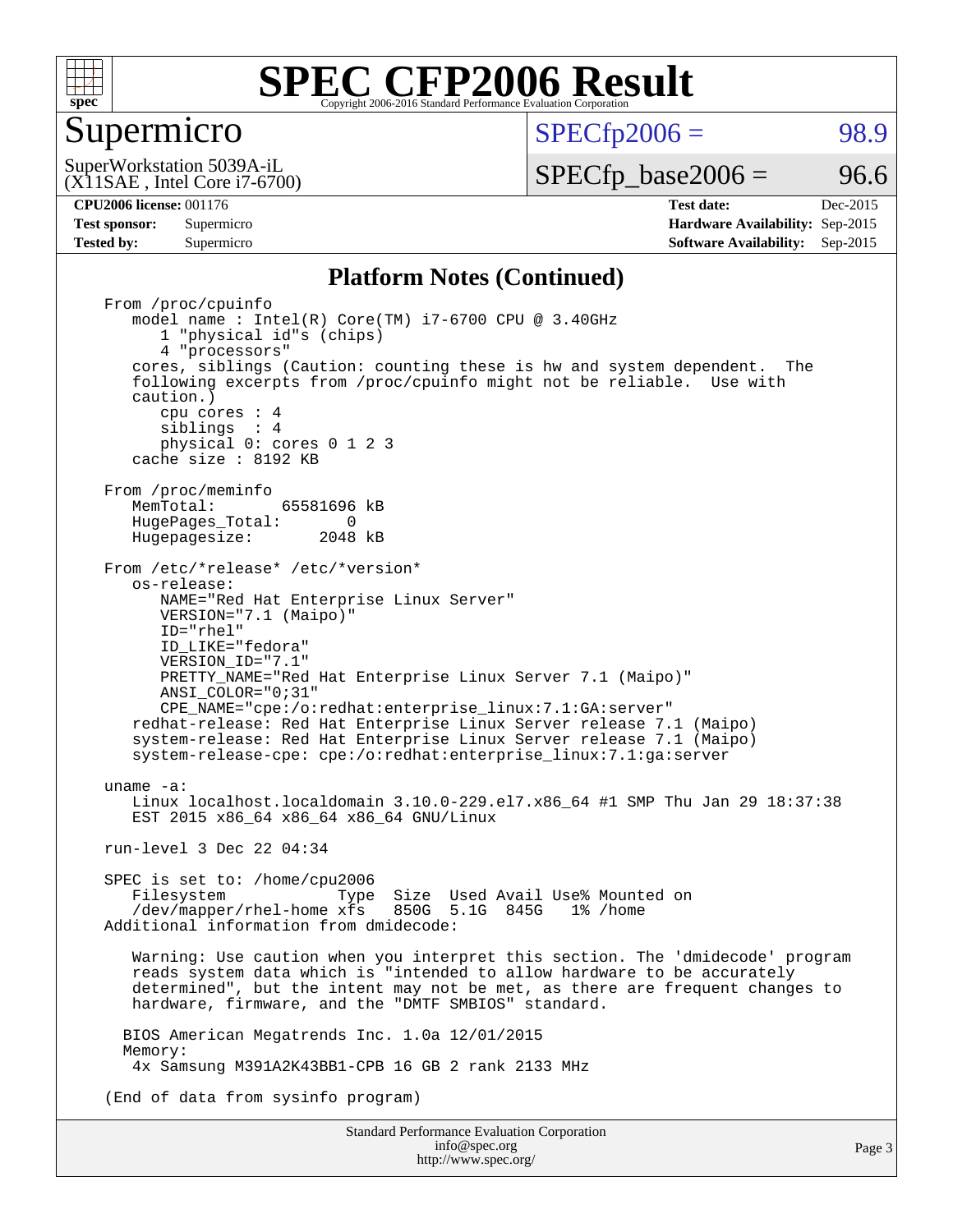

## Supermicro

 $SPECTp2006 = 98.9$ 

(X11SAE , Intel Core i7-6700) SuperWorkstation 5039A-iL

 $SPECfp\_base2006 = 96.6$ 

#### **[CPU2006 license:](http://www.spec.org/auto/cpu2006/Docs/result-fields.html#CPU2006license)** 001176 **[Test date:](http://www.spec.org/auto/cpu2006/Docs/result-fields.html#Testdate)** Dec-2015

**[Tested by:](http://www.spec.org/auto/cpu2006/Docs/result-fields.html#Testedby)** Supermicro **Supermicro [Software Availability:](http://www.spec.org/auto/cpu2006/Docs/result-fields.html#SoftwareAvailability)** Sep-2015

**[Test sponsor:](http://www.spec.org/auto/cpu2006/Docs/result-fields.html#Testsponsor)** Supermicro **[Hardware Availability:](http://www.spec.org/auto/cpu2006/Docs/result-fields.html#HardwareAvailability)** Sep-2015

#### **[General Notes](http://www.spec.org/auto/cpu2006/Docs/result-fields.html#GeneralNotes)**

Environment variables set by runspec before the start of the run: KMP\_AFFINITY = "granularity=fine,compact,1,0" LD\_LIBRARY\_PATH = "/home/cpu2006/libs/32:/home/cpu2006/libs/64:/home/cpu2006/sh" OMP\_NUM\_THREADS = "4"

 Binaries compiled on a system with 1x Intel Core i5-4670K CPU + 32GB memory using RedHat EL 7.1 Transparent Huge Pages enabled with: echo always > /sys/kernel/mm/transparent\_hugepage/enabled

#### **[Base Compiler Invocation](http://www.spec.org/auto/cpu2006/Docs/result-fields.html#BaseCompilerInvocation)**

[C benchmarks](http://www.spec.org/auto/cpu2006/Docs/result-fields.html#Cbenchmarks):  $-m64$ 

[C++ benchmarks:](http://www.spec.org/auto/cpu2006/Docs/result-fields.html#CXXbenchmarks) [icpc -m64](http://www.spec.org/cpu2006/results/res2016q1/cpu2006-20151223-38522.flags.html#user_CXXbase_intel_icpc_64bit_bedb90c1146cab66620883ef4f41a67e)

[Fortran benchmarks](http://www.spec.org/auto/cpu2006/Docs/result-fields.html#Fortranbenchmarks): [ifort -m64](http://www.spec.org/cpu2006/results/res2016q1/cpu2006-20151223-38522.flags.html#user_FCbase_intel_ifort_64bit_ee9d0fb25645d0210d97eb0527dcc06e)

[Benchmarks using both Fortran and C](http://www.spec.org/auto/cpu2006/Docs/result-fields.html#BenchmarksusingbothFortranandC): [icc -m64](http://www.spec.org/cpu2006/results/res2016q1/cpu2006-20151223-38522.flags.html#user_CC_FCbase_intel_icc_64bit_0b7121f5ab7cfabee23d88897260401c) [ifort -m64](http://www.spec.org/cpu2006/results/res2016q1/cpu2006-20151223-38522.flags.html#user_CC_FCbase_intel_ifort_64bit_ee9d0fb25645d0210d97eb0527dcc06e)

### **[Base Portability Flags](http://www.spec.org/auto/cpu2006/Docs/result-fields.html#BasePortabilityFlags)**

| 410.bwaves: -DSPEC CPU LP64                 |                                                                |
|---------------------------------------------|----------------------------------------------------------------|
| 416.gamess: -DSPEC_CPU_LP64                 |                                                                |
| 433.milc: -DSPEC CPU LP64                   |                                                                |
| 434.zeusmp: -DSPEC_CPU_LP64                 |                                                                |
| 435.gromacs: -DSPEC_CPU_LP64 -nofor_main    |                                                                |
| 436.cactusADM: -DSPEC CPU LP64 -nofor main  |                                                                |
| 437.leslie3d: -DSPEC CPU LP64               |                                                                |
| 444.namd: -DSPEC CPU LP64                   |                                                                |
| 447.dealII: -DSPEC CPU LP64                 |                                                                |
| 450.soplex: -DSPEC_CPU_LP64                 |                                                                |
| 453.povray: -DSPEC_CPU_LP64                 |                                                                |
| 454.calculix: - DSPEC CPU LP64 - nofor main |                                                                |
| 459. GemsFDTD: - DSPEC CPU LP64             |                                                                |
| 465.tonto: - DSPEC CPU LP64                 |                                                                |
| 470.1bm: - DSPEC CPU LP64                   |                                                                |
|                                             | 481.wrf: -DSPEC_CPU_LP64 -DSPEC_CPU_CASE_FLAG -DSPEC_CPU_LINUX |
| 482.sphinx3: -DSPEC_CPU_LP64                |                                                                |
|                                             |                                                                |

| <b>Standard Performance Evaluation Corporation</b> |
|----------------------------------------------------|
| info@spec.org                                      |
| http://www.spec.org/                               |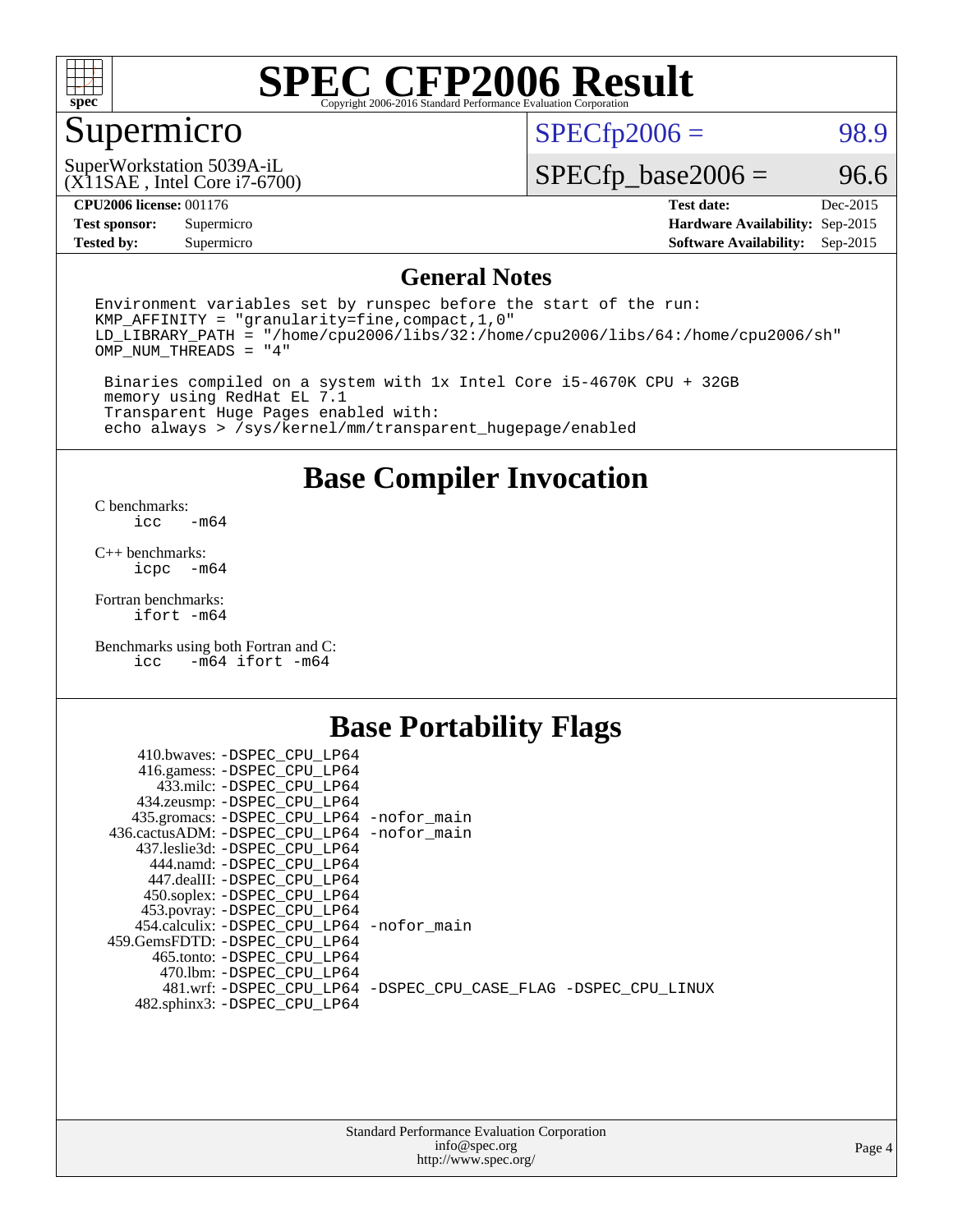

#### Supermicro

 $SPECTp2006 = 98.9$ 

(X11SAE , Intel Core i7-6700) SuperWorkstation 5039A-iL

#### **[CPU2006 license:](http://www.spec.org/auto/cpu2006/Docs/result-fields.html#CPU2006license)** 001176 **[Test date:](http://www.spec.org/auto/cpu2006/Docs/result-fields.html#Testdate)** Dec-2015

 $SPECTp\_base2006 = 96.6$ 

**[Test sponsor:](http://www.spec.org/auto/cpu2006/Docs/result-fields.html#Testsponsor)** Supermicro **[Hardware Availability:](http://www.spec.org/auto/cpu2006/Docs/result-fields.html#HardwareAvailability)** Sep-2015 **[Tested by:](http://www.spec.org/auto/cpu2006/Docs/result-fields.html#Testedby)** Supermicro **Supermicro [Software Availability:](http://www.spec.org/auto/cpu2006/Docs/result-fields.html#SoftwareAvailability)** Sep-2015

### **[Base Optimization Flags](http://www.spec.org/auto/cpu2006/Docs/result-fields.html#BaseOptimizationFlags)**

[C benchmarks](http://www.spec.org/auto/cpu2006/Docs/result-fields.html#Cbenchmarks): [-xCORE-AVX2](http://www.spec.org/cpu2006/results/res2016q1/cpu2006-20151223-38522.flags.html#user_CCbase_f-xAVX2_5f5fc0cbe2c9f62c816d3e45806c70d7) [-ipo](http://www.spec.org/cpu2006/results/res2016q1/cpu2006-20151223-38522.flags.html#user_CCbase_f-ipo) [-O3](http://www.spec.org/cpu2006/results/res2016q1/cpu2006-20151223-38522.flags.html#user_CCbase_f-O3) [-no-prec-div](http://www.spec.org/cpu2006/results/res2016q1/cpu2006-20151223-38522.flags.html#user_CCbase_f-no-prec-div) [-parallel](http://www.spec.org/cpu2006/results/res2016q1/cpu2006-20151223-38522.flags.html#user_CCbase_f-parallel) [-opt-prefetch](http://www.spec.org/cpu2006/results/res2016q1/cpu2006-20151223-38522.flags.html#user_CCbase_f-opt-prefetch) [-ansi-alias](http://www.spec.org/cpu2006/results/res2016q1/cpu2006-20151223-38522.flags.html#user_CCbase_f-ansi-alias)

[C++ benchmarks:](http://www.spec.org/auto/cpu2006/Docs/result-fields.html#CXXbenchmarks) [-xCORE-AVX2](http://www.spec.org/cpu2006/results/res2016q1/cpu2006-20151223-38522.flags.html#user_CXXbase_f-xAVX2_5f5fc0cbe2c9f62c816d3e45806c70d7) [-ipo](http://www.spec.org/cpu2006/results/res2016q1/cpu2006-20151223-38522.flags.html#user_CXXbase_f-ipo) [-O3](http://www.spec.org/cpu2006/results/res2016q1/cpu2006-20151223-38522.flags.html#user_CXXbase_f-O3) [-no-prec-div](http://www.spec.org/cpu2006/results/res2016q1/cpu2006-20151223-38522.flags.html#user_CXXbase_f-no-prec-div) [-opt-prefetch](http://www.spec.org/cpu2006/results/res2016q1/cpu2006-20151223-38522.flags.html#user_CXXbase_f-opt-prefetch) [-ansi-alias](http://www.spec.org/cpu2006/results/res2016q1/cpu2006-20151223-38522.flags.html#user_CXXbase_f-ansi-alias)

[Fortran benchmarks](http://www.spec.org/auto/cpu2006/Docs/result-fields.html#Fortranbenchmarks): [-xCORE-AVX2](http://www.spec.org/cpu2006/results/res2016q1/cpu2006-20151223-38522.flags.html#user_FCbase_f-xAVX2_5f5fc0cbe2c9f62c816d3e45806c70d7) [-ipo](http://www.spec.org/cpu2006/results/res2016q1/cpu2006-20151223-38522.flags.html#user_FCbase_f-ipo) [-O3](http://www.spec.org/cpu2006/results/res2016q1/cpu2006-20151223-38522.flags.html#user_FCbase_f-O3) [-no-prec-div](http://www.spec.org/cpu2006/results/res2016q1/cpu2006-20151223-38522.flags.html#user_FCbase_f-no-prec-div) [-parallel](http://www.spec.org/cpu2006/results/res2016q1/cpu2006-20151223-38522.flags.html#user_FCbase_f-parallel) [-opt-prefetch](http://www.spec.org/cpu2006/results/res2016q1/cpu2006-20151223-38522.flags.html#user_FCbase_f-opt-prefetch)

[Benchmarks using both Fortran and C](http://www.spec.org/auto/cpu2006/Docs/result-fields.html#BenchmarksusingbothFortranandC): [-xCORE-AVX2](http://www.spec.org/cpu2006/results/res2016q1/cpu2006-20151223-38522.flags.html#user_CC_FCbase_f-xAVX2_5f5fc0cbe2c9f62c816d3e45806c70d7) [-ipo](http://www.spec.org/cpu2006/results/res2016q1/cpu2006-20151223-38522.flags.html#user_CC_FCbase_f-ipo) [-O3](http://www.spec.org/cpu2006/results/res2016q1/cpu2006-20151223-38522.flags.html#user_CC_FCbase_f-O3) [-no-prec-div](http://www.spec.org/cpu2006/results/res2016q1/cpu2006-20151223-38522.flags.html#user_CC_FCbase_f-no-prec-div) [-parallel](http://www.spec.org/cpu2006/results/res2016q1/cpu2006-20151223-38522.flags.html#user_CC_FCbase_f-parallel) [-opt-prefetch](http://www.spec.org/cpu2006/results/res2016q1/cpu2006-20151223-38522.flags.html#user_CC_FCbase_f-opt-prefetch)

[-ansi-alias](http://www.spec.org/cpu2006/results/res2016q1/cpu2006-20151223-38522.flags.html#user_CC_FCbase_f-ansi-alias)

## **[Peak Compiler Invocation](http://www.spec.org/auto/cpu2006/Docs/result-fields.html#PeakCompilerInvocation)**

[C benchmarks](http://www.spec.org/auto/cpu2006/Docs/result-fields.html#Cbenchmarks):  $\text{icc}$   $-\text{m64}$ 

[C++ benchmarks:](http://www.spec.org/auto/cpu2006/Docs/result-fields.html#CXXbenchmarks) [icpc -m64](http://www.spec.org/cpu2006/results/res2016q1/cpu2006-20151223-38522.flags.html#user_CXXpeak_intel_icpc_64bit_bedb90c1146cab66620883ef4f41a67e)

[Fortran benchmarks](http://www.spec.org/auto/cpu2006/Docs/result-fields.html#Fortranbenchmarks): [ifort -m64](http://www.spec.org/cpu2006/results/res2016q1/cpu2006-20151223-38522.flags.html#user_FCpeak_intel_ifort_64bit_ee9d0fb25645d0210d97eb0527dcc06e)

[Benchmarks using both Fortran and C](http://www.spec.org/auto/cpu2006/Docs/result-fields.html#BenchmarksusingbothFortranandC): [icc -m64](http://www.spec.org/cpu2006/results/res2016q1/cpu2006-20151223-38522.flags.html#user_CC_FCpeak_intel_icc_64bit_0b7121f5ab7cfabee23d88897260401c) [ifort -m64](http://www.spec.org/cpu2006/results/res2016q1/cpu2006-20151223-38522.flags.html#user_CC_FCpeak_intel_ifort_64bit_ee9d0fb25645d0210d97eb0527dcc06e)

## **[Peak Portability Flags](http://www.spec.org/auto/cpu2006/Docs/result-fields.html#PeakPortabilityFlags)**

Same as Base Portability Flags

## **[Peak Optimization Flags](http://www.spec.org/auto/cpu2006/Docs/result-fields.html#PeakOptimizationFlags)**

[C benchmarks](http://www.spec.org/auto/cpu2006/Docs/result-fields.html#Cbenchmarks):

433.milc: basepeak = yes

 $470.$ lbm: basepeak = yes

482.sphinx3: basepeak = yes

[C++ benchmarks:](http://www.spec.org/auto/cpu2006/Docs/result-fields.html#CXXbenchmarks)

Continued on next page

Standard Performance Evaluation Corporation [info@spec.org](mailto:info@spec.org) <http://www.spec.org/>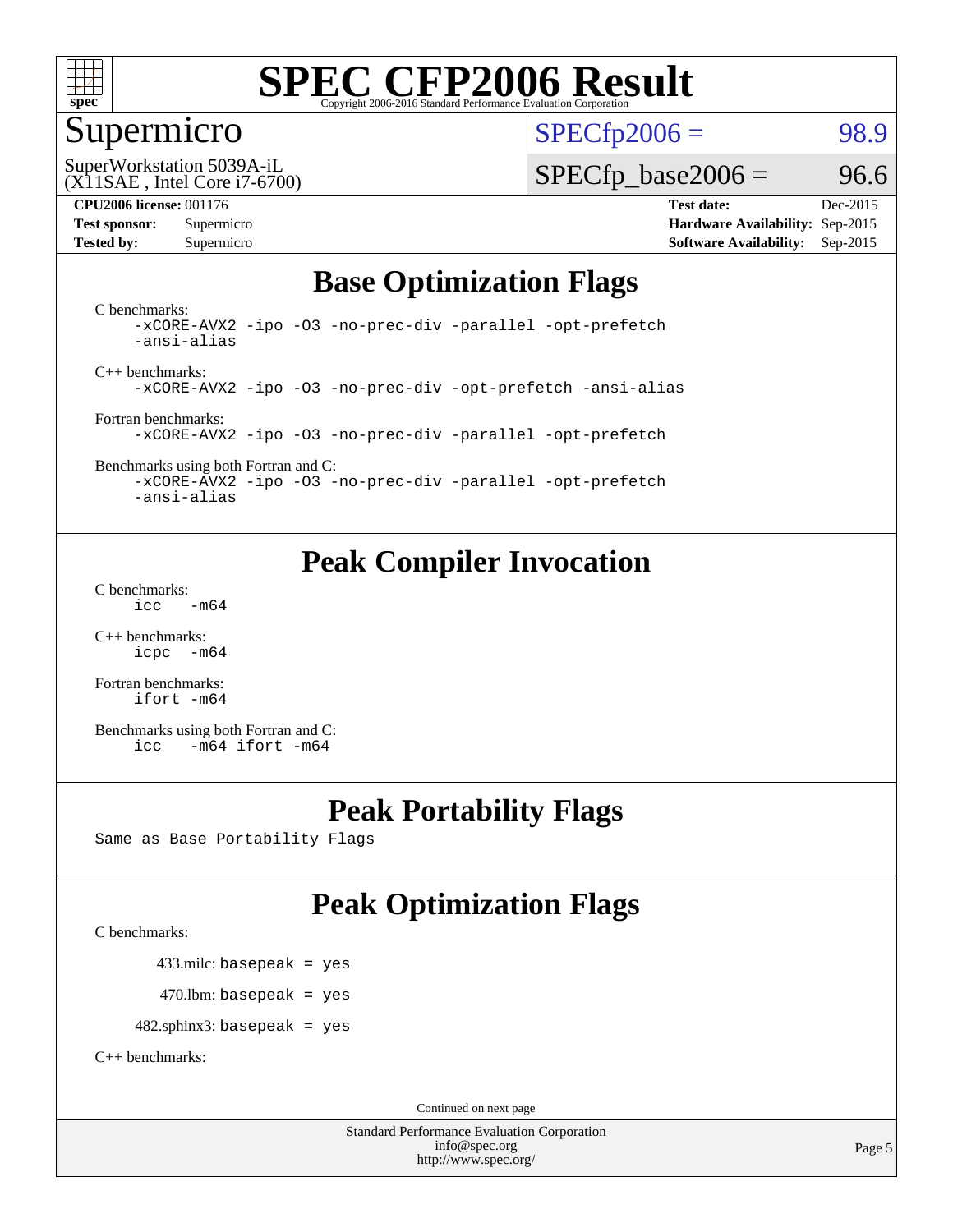

### Supermicro

 $SPECTp2006 = 98.9$ 

(X11SAE , Intel Core i7-6700) SuperWorkstation 5039A-iL

 $SPECTp\_base2006 = 96.6$ 

**[CPU2006 license:](http://www.spec.org/auto/cpu2006/Docs/result-fields.html#CPU2006license)** 001176 **[Test date:](http://www.spec.org/auto/cpu2006/Docs/result-fields.html#Testdate)** Dec-2015 **[Test sponsor:](http://www.spec.org/auto/cpu2006/Docs/result-fields.html#Testsponsor)** Supermicro **[Hardware Availability:](http://www.spec.org/auto/cpu2006/Docs/result-fields.html#HardwareAvailability)** Sep-2015 **[Tested by:](http://www.spec.org/auto/cpu2006/Docs/result-fields.html#Testedby)** Supermicro **Supermicro [Software Availability:](http://www.spec.org/auto/cpu2006/Docs/result-fields.html#SoftwareAvailability)** Sep-2015

## **[Peak Optimization Flags \(Continued\)](http://www.spec.org/auto/cpu2006/Docs/result-fields.html#PeakOptimizationFlags)**

```
 444.namd: -xCORE-AVX2(pass 2) -prof-gen:threadsafe(pass 1)
               -ipo(pass 2) -03(pass 2) -no-prec-div(pass 2)
               -par-num-threads=1(pass 1) -prof-use(pass 2) -fno-alias
               -auto-ilp32
      447.dealII: basepeak = yes
      450.soplex: basepeak = yes
      453.povray: -xCORE-AVX2(pass 2) -prof-gen:threadsafe(pass 1)
               -no-prec-div(pass 2)-par-num-threads=1(pass 1) -prof-use(pass 2) -unroll4
               -ansi-alias
Fortran benchmarks: 
     410.bwaves: basepeak = yes 416.gamess: -xCORE-AVX2(pass 2) -prof-gen:threadsafe(pass 1)
               -ipo(pass 2) -03(pass 2) -no-prec-div(pass 2)-par-num-threads=1(pass 1) -prof-use(pass 2) -unroll2
               -inline-level=0 -scalar-rep-
      434.zeusmp: basepeak = yes
     437.leslie3d: basepeak = yes
  459.GemsFDTD: -xCORE-AVX2(pass 2) -prof-gen:threadsafe(pass 1)
               -i\text{po}(pass 2) -\tilde{O}3(pass 2)-no-prec-div(pass 2)
               -par-num-threads=1(pass 1) -prof-use(pass 2) -unroll2
               -inline-level=0 -opt-prefetch -parallel
        465.tonto: -xCORE-AVX2(pass 2) -prof-gen:threadsafe(pass 1)
               -no-prec-div(pass 2)-par-num-threads=1(pass 1) -prof-use(pass 2) -inline-calloc
               -opt-malloc-options=3 -auto -unroll4
Benchmarks using both Fortran and C: 
     435.gromacs: basepeak = yes
 436.cactusADM:basepeak = yes 454.calculix: -xCORE-AVX2 -ipo -O3 -no-prec-div -auto-ilp32 -ansi-alias
        481 \text{.m}: basepeak = yes
```